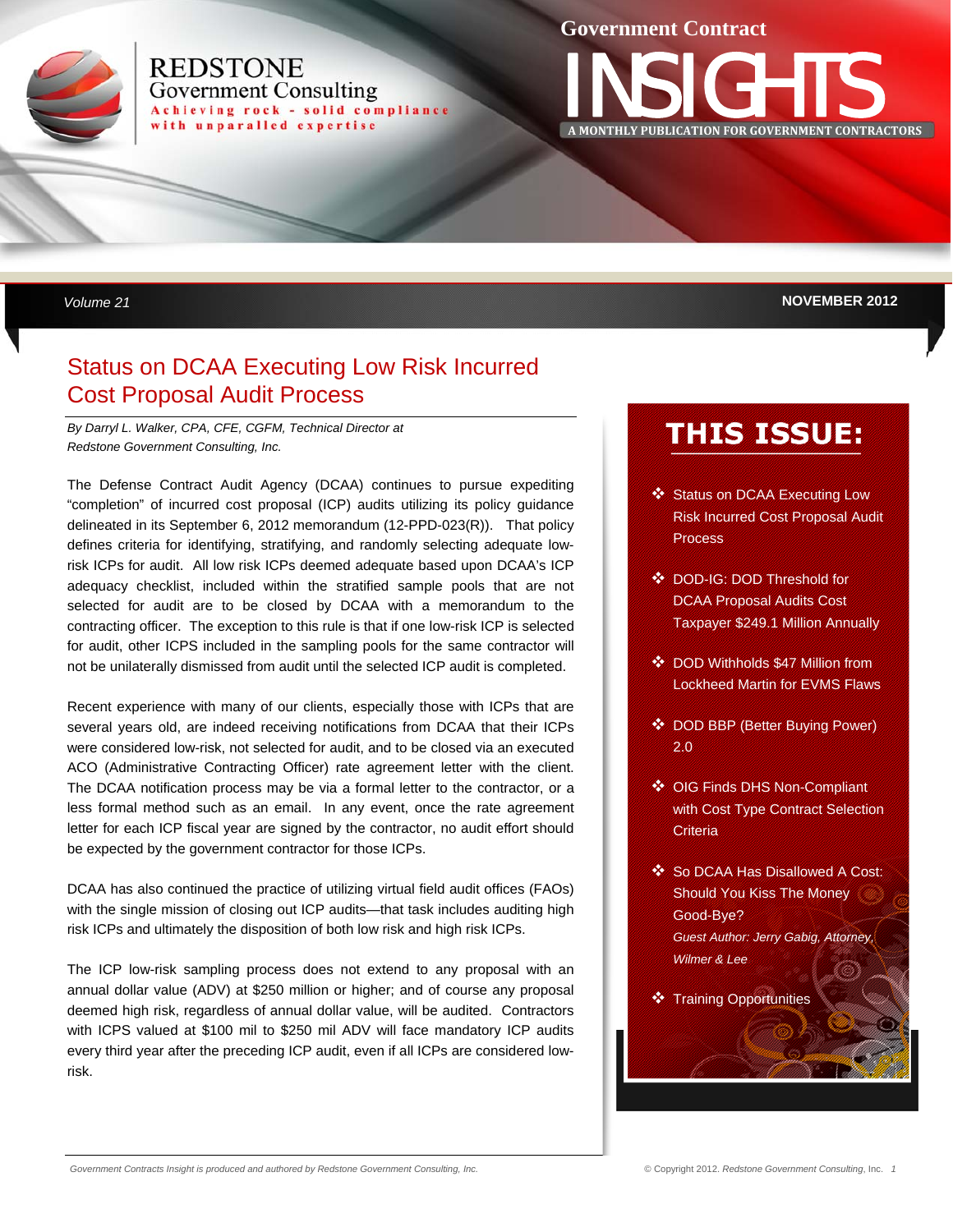Contractors whose fiscal year ICPs are repeatedly below \$100 million in ADV and deemed low-risk could theoretically escape audits forever. For the moment, it behooves all government contractors with the possibility of its ICPS falling into a non-audit category to utilize due care and diligence in preparing its ICPs consistent with the FAR regulations and DCAA expectations. Although not addressed in the DCAA policy, if the initial fiscal year ICP is deemed inadequate and returned to the contractor for correction, DCAA could simply view the need for ICP corrective action as a high-risk indicator and therefore not eligible for low-risk sampling.

## DOD-IG: DOD Threshold for DCAA Proposal Audits Cost Taxpayer \$249.1 Million Annually

*By Michael E. Steen, CPA, Technical Director at Redstone Government Consulting, Inc.*

In typical fashion, the DOD-IG utilized very superficial and controvertible assumptions to conclude that DOD's failure to properly document a business case resulted in a cost to taxpayers of as much as \$249.1 million annually. The undocumented business case applies to the 2010 DOD decision to raise the threshold for proposal audits by DCAA; \$10 million for fixed price proposals and \$100 million for costtype proposals. As noted by DOD in 2010 and as confirmed in the DOD-IG report, the change was a "risk-based" resource issue allegedly driven by DCAA's inability to audit every proposal which required an audit under the previous DOD policies (to which the DOD-IG is now recommending that DOD return pending a business case supporting any change in thresholds).

In addition to the lack of a business case supporting the 2010 change, the DOD-IG also reported that DCMA was neither staffed nor trained to assume this responsibility for proposal evaluations which was transferred from DCAA to DCMA. The DOD-IG was "sort of" accurate with respect to DCMA which acknowledged that it had to reinstate and staff its price and cost analysis function; however, it should be noted that DCAA proposal evaluation training is the equivalent of two weeks of formal training supplemented by "OJT" (on the job training). In other words, DCMA may have lacked the staff, but training comparable to DCAA auditor training could be accomplished in less than a month.

A notable weakness within the DOD-IG report is its simplistic assertion that the transfer of proposal evaluations to DCMA resulted in a cost to the taxpayer of \$249.1 million. Obviously meant to be an eye-catching headline, the DOD-IG assertion is based upon the estimated hours (132,133) that DCAA would have spent had it audited proposals below the \$10/\$100 million thresholds applied to DCAA's ROI (\$1,885 per audit hour). It is amazing that the DOD-IG accepts as accurate DCAA's ROI notwithstanding that the DOD-IG has never audited DCAA's ROI.

Further calling into question the legitimacy and reliability of the IG's assertion of lost taxpayer money, the IG did not evaluate any statistics comparing the results of DCAA audits to DCMA price/cost analysis for fiscal years after the policy change to determine if there actually was a net cost to the taxpayer—the calculation that the IG utilized is solely based on the DCAA "questioned costs" (not sustained savings) for 2009, before the new policy took effect, with no comparative analyses of that 2009 information to DCAA/DCMA audit statistics for periods after the shift in DCAA and DCMA cost proposal responsibilities. It is all too obvious that the DOD-IG's \$249.1 million estimate conveniently ignores the fact the DCMA cost or price analysis also yielded net savings (negotiated contract prices which are lower than the contractor price proposals). Noting that DCMA performs its cost or price analysis far more efficiently than does DCAA, it is entirely plausible that DCMA's ROI is as good as or even better than DCAA's ROI. DCMA does not spend thousands of hours doing bloated risk assessments involving teams of auditors, nor does DCMA spend untold hours auditing historical data, and DCMA price or cost analyses do not require multiple, redundant levels of review prior to issuing the report, a practice utilized by DCAA.

With the exception of DCMA which largely agreed with the DOD-IG, DPAP (Defense Procurement and Acquisition Policy) and DCAA disagreed with the DOD-IG. That said it is highly unlikely that there will be any change in the DCAA proposal audit thresholds, at least not during FY2013 for which DCAA has already aligned its audit resources with its audit priorities based upon DCAA's risk-based planning. DCAA is not going to voluntarily divert approximately 90 to 100 audit staff years to "low risk" proposals which would simply add to the incurred

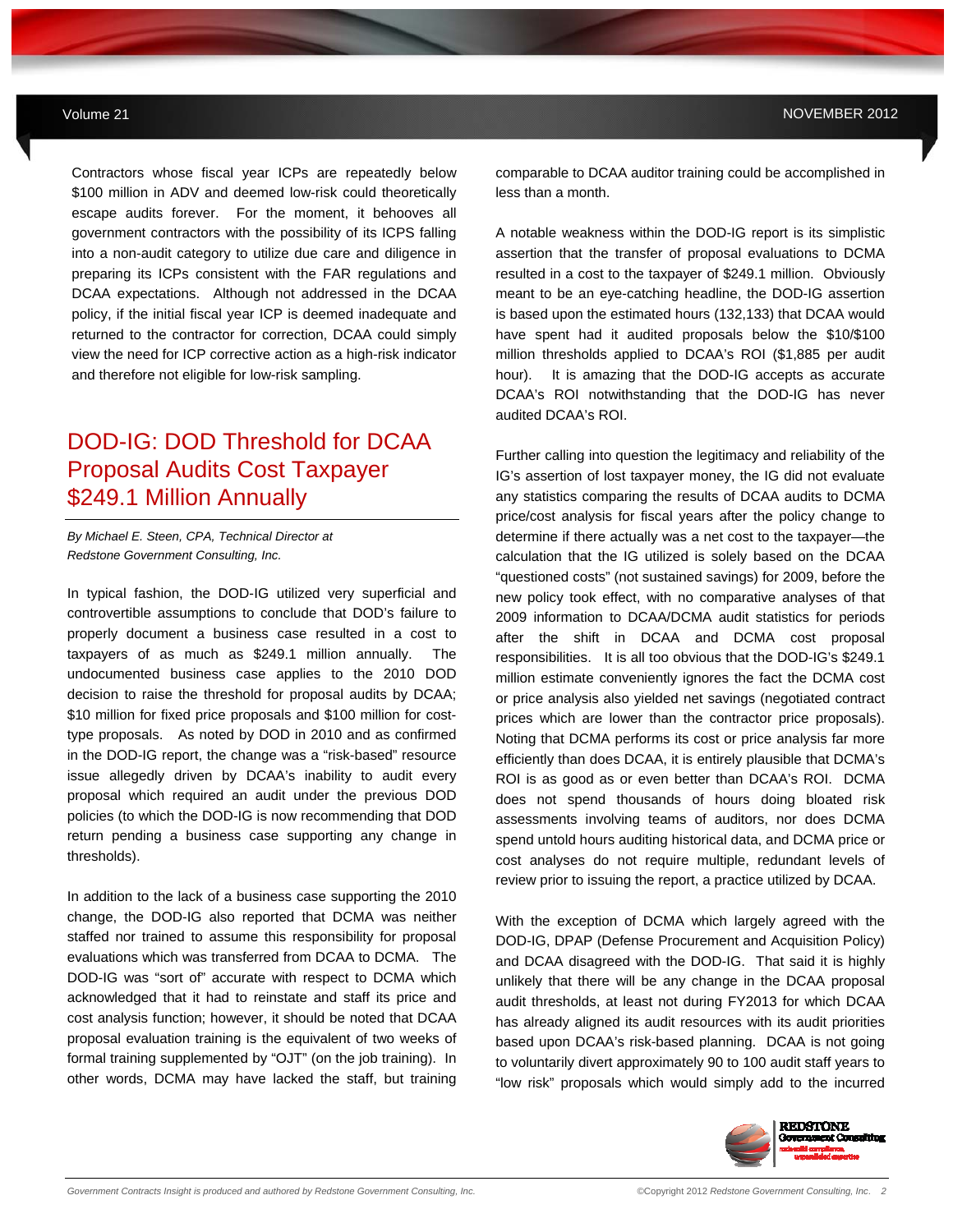cost audit backlog and/or translate into delays in accomplishing other higher risk audits.

**MAY 2012** *Government Contracts Insights Newsletter*

For what it's worth, neither the DOD-IG, the GAO, nor any other competent independent reviewer have noted that DCAA's alleged resource issue is self-created; specifically, that DCAA audits are grossly inefficient as evidenced by DCAA's overly expansive transaction testing which has lost sight of any concept of materiality. Audits which once took 200 hours now take 2,000 hours and in many cases, the initial risk assessment, a prelude to the actual audit, exceeds the 200 hours previously required to perform the entire audit. Even if the previous audits (200 hours) were insufficient, there is absolutely nothing which justifies the 10-times growth in hours during a time when DOD is trying to wean itself of nonvalue added administrative costs. However, assessing the "should cost" versus the "actual cost" audit hours is admittedly a more complex challenge; certainly more of a challenge than the DOD-IG's simplistic and highly controvertible assertion that higher proposal audit thresholds have cost the taxpayer \$249.1 million. Until the DOD-IG, the GAO or a competent independent evaluator actually assesses DCAA's audit scope and audit hours, the real issue (DCAA's absurdly time consuming risk assessments, exhaustive audit scope/bloated hours and redundant review processes) will continue to evade scrutiny.

## DOD Withholds \$47 Million from Lockheed Martin for EVMS Flaws

*By Darryl L. Walker, CPA, CFE, CGFM, Technical Director at Redstone Government Consulting, Inc.* 

The Department of Defense (DOD) has re-announced that it is withholding \$47 million in payments to Lockheed Martin Corp (LMT) under two government contracts due to persistent problems with its Earned Value Management System (EVMS) which have hindered that system's ability to adequately track scheduling and costs for the F-35 fighter program.

The Defense Contract Management Agency (DCMA) found the system deficient in 19 of the 32 EVMS regulatory standards during a 2007 review and problems with the EVMS have persisted leading DCMA to decertify the system this year, and withholding of payments on billings pending satisfactory corrective action. Pentagon officials reported in June 2012 that Lockheed had incurred huge cost overruns in the Joint Strike Fighter program, an 80% increase over the initial estimated cost for the program. The Pentagon attributes the loss of control over management of the program's costs and funding to a flawed EVMS and characterized the issue as "a systematic corporate level problem."

The withholding of payments to Lockheed was invoked using the newly applicable DFARS business system rules which allows up to a five percent reduction of billings if significant deficiencies in any one of the six systems defined in DFARS are found. The EVMS is one of those systems where general requirements for an acceptable system are defined (DFARS 252.234-7002).

The DCMA decision to decertify Lockheed's system and invoke billing payment withholds should be a wake-up call to both large and small government contractors with DOD contracts containing the EVMS tracking requirements and the DFARS Business Systems Rule. The Lockheed problems will no doubt elevate the DOD's interest in EVMS capabilities for many other contractors especially where overruns in original contract cost estimates are an on-going problem. In fact, DOD's actions to withhold funds on previously identified business system's issues also confirms DCMA/DCAA statements that they will first look for previously identified deficiencies as the most immediate step in implementing the withholds.

## DOD BBP (Better Buying Power) 2.0

*By Michael E. Steen, CPA, Technical Director at Redstone Government Consulting, Inc.* 

In a memorandum dated November 13, 2012, the Under Secretary for Defense, Acquisition, Technology and Logistics, issued BBP (Better Buying Power) 2.0. Categorized as a preliminary version of BBP 2.0 and promising a more detailed version with specific goals, the latest BBP essentially restates the DOD strategy to "do more without more". In particular, to "wring every possible cent of value for the Warfighters we support from the dollars with which we are entrusted by the American taxpayers".

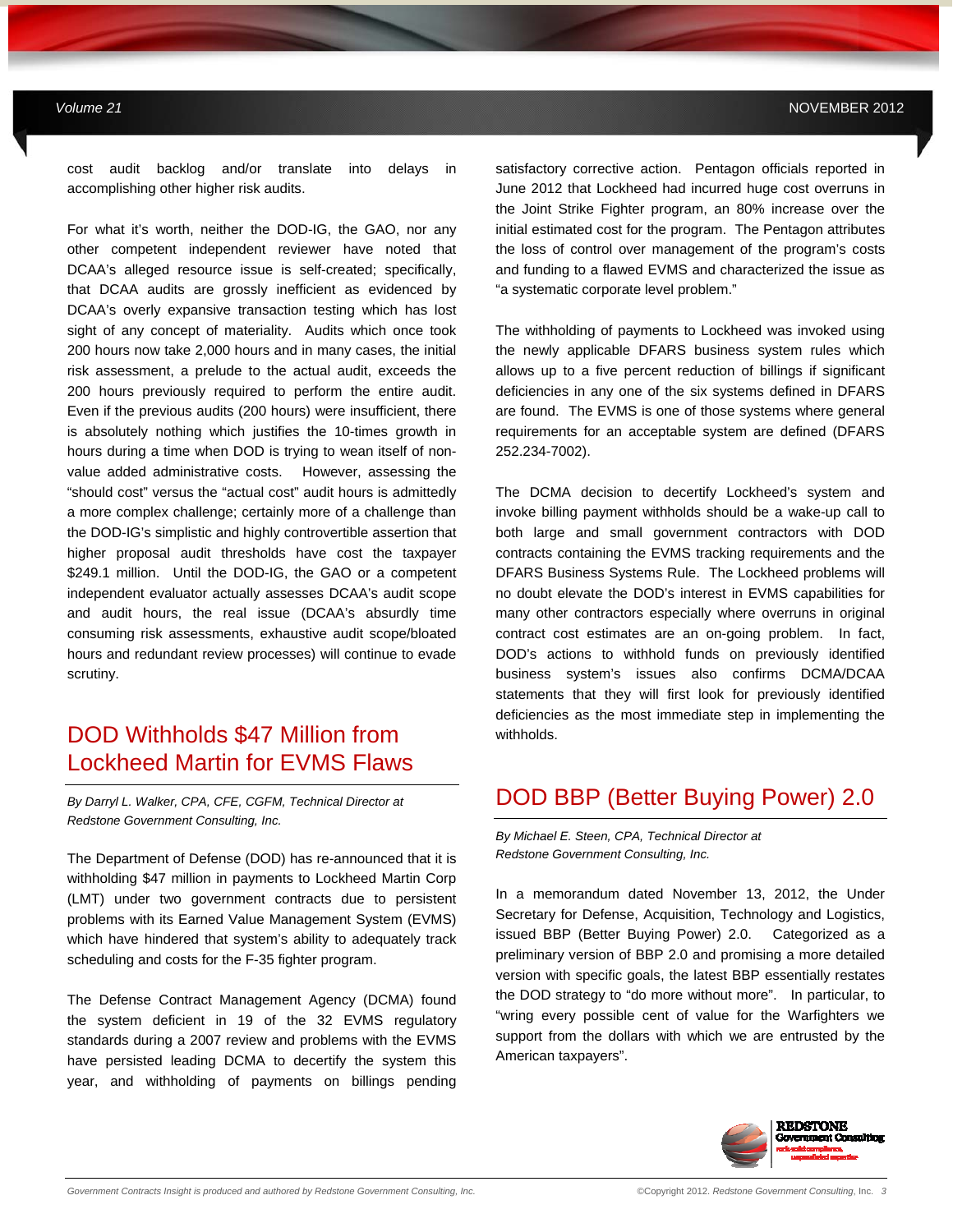BBP 2.0 includes seven focus areas which are anything but new (e.g. Achieve Affordable Programs, Control Costs, Eliminate Unproductive Processes and Bureaucracy, Promote Effective Competition, Improve the Acquisition Workforce) with the possible exception of "Improve Tradecraft in Acquisition of Services". However, even the superficially new focus on "Tradecraft" isn't all that new based upon its more detailed description which includes "improving requirements definition/prevent requirements creep" and "increase small business participation".

**MAY 2012** *Government Contracts Insights Newsletter*

In terms of translating BBP 2.0 into its impact on defense contractors, it will add pressures on contracting officers to obtain lower contract prices regardless of actual cost history (reference to the concept of "should cost" as opposed to historical or actual cost assuming that actual costs include inefficiencies whether identified or unidentified). Translated, defense contractors can expect lower government prenegotiation pricing positions with or without any rational basis for those prices. Additionally, the use of fixed price incentive contracts displacing cost plus fixed fee contracts, a change which would dramatically shift contract cost and performance risk to the contractor. Finally, in promoting effective competition, DOD will continue to seek or demand full technical data rights, opening the door to multiple potential sources for follow-on program support.

Although DOD has publicly stated that it is not interested in lowering defense contractor profits, but merely reducing the prices to DOD. Unfortunately, the collective impact of BBP 2.0 will impact (reduce) contractor profits unless one believes that defense contractors have been "holding back" in terms of reducing costs. In fact DOD doesn't really care about the details as long as it ultimately obtains more without paying more.

## OIG Finds DHS Non-Compliant with Cost Type Contract Selection Criteria

*By Darryl L. Walker, CPA, CFE, CGFM, Technical Director at Redstone Government Consulting, Inc.* 

The Office of Inspector General (OIG) for the Department of Homeland Security (DHS) issued a report citing the DHS procurement authorities for awarding cost reimbursement and other non-fixed-fixed-price contracts (collectively referred to as "other than firm-fixed-price contracts) to government contractors without adequate justification or appropriate management oversight. Such contracts include those for which payment to government contractors are based entirely, or partially, on actual contract amounts incurred, and encompass cost reimbursement, time and material, and labor hour contracts.

The OIG reports states that DHS did not consistently comply with the FAR provisions, specifically those implemented by FAR Case 2008-030 (*Proper Use and Management of Cost reimbursement Contracts*); the rule requires documenting the basis for selecting an other than firm-fixed-price contract and ensuring adequate oversight of such awards. Specifically, DHS's acquisition plans did not always contain contract-type selection data specifically justifying cost type awards nor did DHS consistently designate qualified Contracting Office Representatives (CORs) prior to award.

Of particular interest, the report noted that in some cases contracting officers "did not properly ensure the adequacy of the contractor's accounting system" in the cost reimbursement award process—one example given was a DCMA contracting officer allowing a contractor to self-certify its accounting system as adequate without any validation by a third party. Based on our recent client experience the DCMA has begun using this self-certification process more frequently to expedite accounting system approval (for lack of DCAA audit resources to perform pre-award audits in a timely manner) although such certifications purportedly require verification by a price analyst or auditor.

The results and recommendation of the DHS OIG were based on the review of 59 acquisition plans documenting the basis for awarding cost reimbursement type contracts.

Cost reimbursement/other than firm-fixed price (FFP) contracts are considered more prone to contractor "wasting or misusing taxpayer funds". Such vehicles by nature, at least in the Government's opinion, particularly Congress, are not effectively managed to ensure efficient use of obligated funding, therefore frequently resulting in cost overruns; also, those contract types require more government administrative oversight from award to closeout. FFP awards, on the other hand, "provide the contractor with the greatest incentive for economical performance control of costs" while imposing

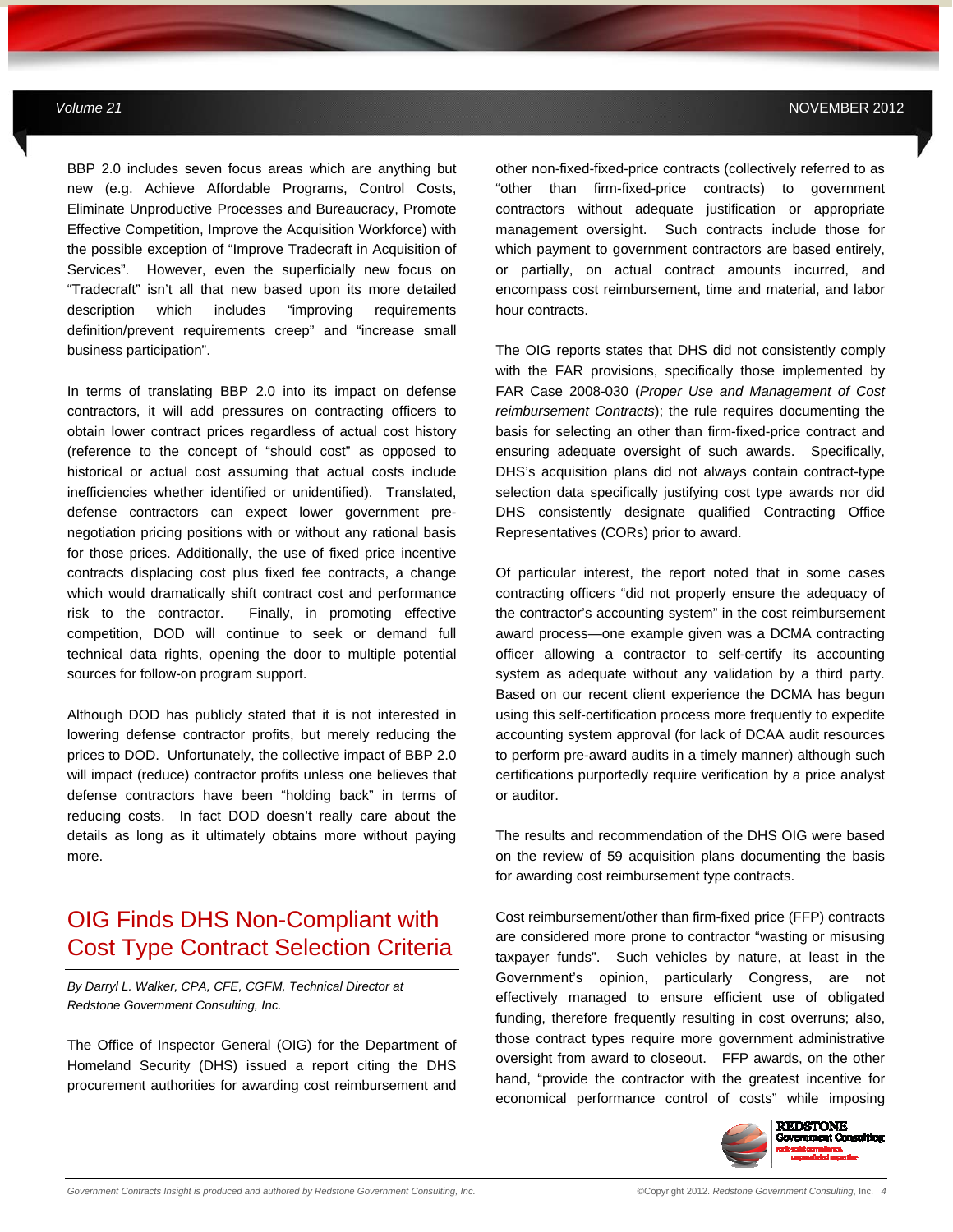minimal administrative burden on the government. The report specifically notes that cost reimbursable and T&M contracts require the government to pay based solely on incurrence of costs, rather than the delivery of completed product or service, and such arrangements have historically been awarded without sufficient justification or oversight.

**MAY 2012** *Government Contracts Insights Newsletter*

Congress addressed these concerns within the *Duncan Hunter National Defense Act* (FY 2009) which stipulated that FAR include circumstances in which cost reimbursement contracts were appropriate; require a supporting acquisition plan supporting the decision to use a cost type vehicle, and; ensure a qualified government oversight workforce that could administer and award these types of contracts. Following a 2009 White House directive and a OMB memo directing agencies to reduce the use of "high-risk contracts", the FAR was amended placing barricades before government procurement offices in awarding cost reimbursable (other than FFP) contracts.

# So DCAA Has Disallowed A Cost: Should You Kiss The Money Good-Bye?

*Guest Author: Jerry Gabig, Attorney, Wilmer & Lee* 

You have received a DCAA Form 1 "Notice Of Intent To Disallow Costs". You have argued with your DCAA auditor but she is unbendable. The decision to disallow a cost ultimately belongs to the contracting officer. However, as a practical matter, rarely will a contracting officer go against a DCAA recommendation. First, the contracting officer generally lacks expertise in accounting and, hence, is inclined to defer to the DCAA auditor. Second, DCAA auditors who wish to second guess the contracting officer can take the matter directly to the DOD IG (reference DCAA audit guidance 09-PAS-004(R), Reporting Significant/Sensitive Unsatisfactory Conditions Related to Actions of Government Officials). This direct route to the DOD-IG has an intimidating effect on contracting officers who might otherwise disagree with the DCAA. In light of the above, should you kiss the money good-bye?

Maybe not. Sometimes the DCAA creates standards that exceed those that are required by the Federal Acquisition Regulation. Consider time keeping. For cost-reimbursement

contracts, DCAA is adamant that a contractor have a thorough time keeping system. DCAA's Pamphlet Information For Contractors states:

4. Labor Charging System

Timekeeping procedures and controls on labor charges are areas of utmost concern. Unlike other costs, labor is not supported by external documentation or physical evidence to provide an independent check or balance.

4.b. Timesheet Preparation

Detailed instructions for timesheet preparation should be established through a timekeeping manual and/or company procedure.

Simply put, the DCAA will disallow any labor costs unless a contractor contemporaneously documents the labor through a credible time keeping system.

The FAR, (§ 31.201-3(a)), merely requires the contractor to be able to prove by preponderance of the evidence that claimed costs were actually incurred, that they were properly allocable to the contract or grant, and that they were otherwise reasonable. Stated differently, under the FAR, a contractor can recover labor costs without a time keeping system if the contractor can otherwise prove that it performed the labor hours.

The Court of Federal Claims decision (51 Fed Cl. 464 (2002)) in Thermalon Industries, Ltd is insightful. Thermalon was awarded a Phase II Small Business Innovative Research (SBIR) grant by the National Science Foundation (NSF). The grant incorporated by reference the federal cost principles in FAR Subpart 31.2. The government auditors stated Thermalon's financial data was inconsistent, unreliable, and "failed substantially to comply with even the most basic requirements for sound grant management." The Final Audit recommended that the NSF seek repayment of \$125,591.

The majority of the disallowed costs involved the labor of Mr. Miller, the sole proprietor. The decision explains the primitive nature of Thermalon's accounting system:

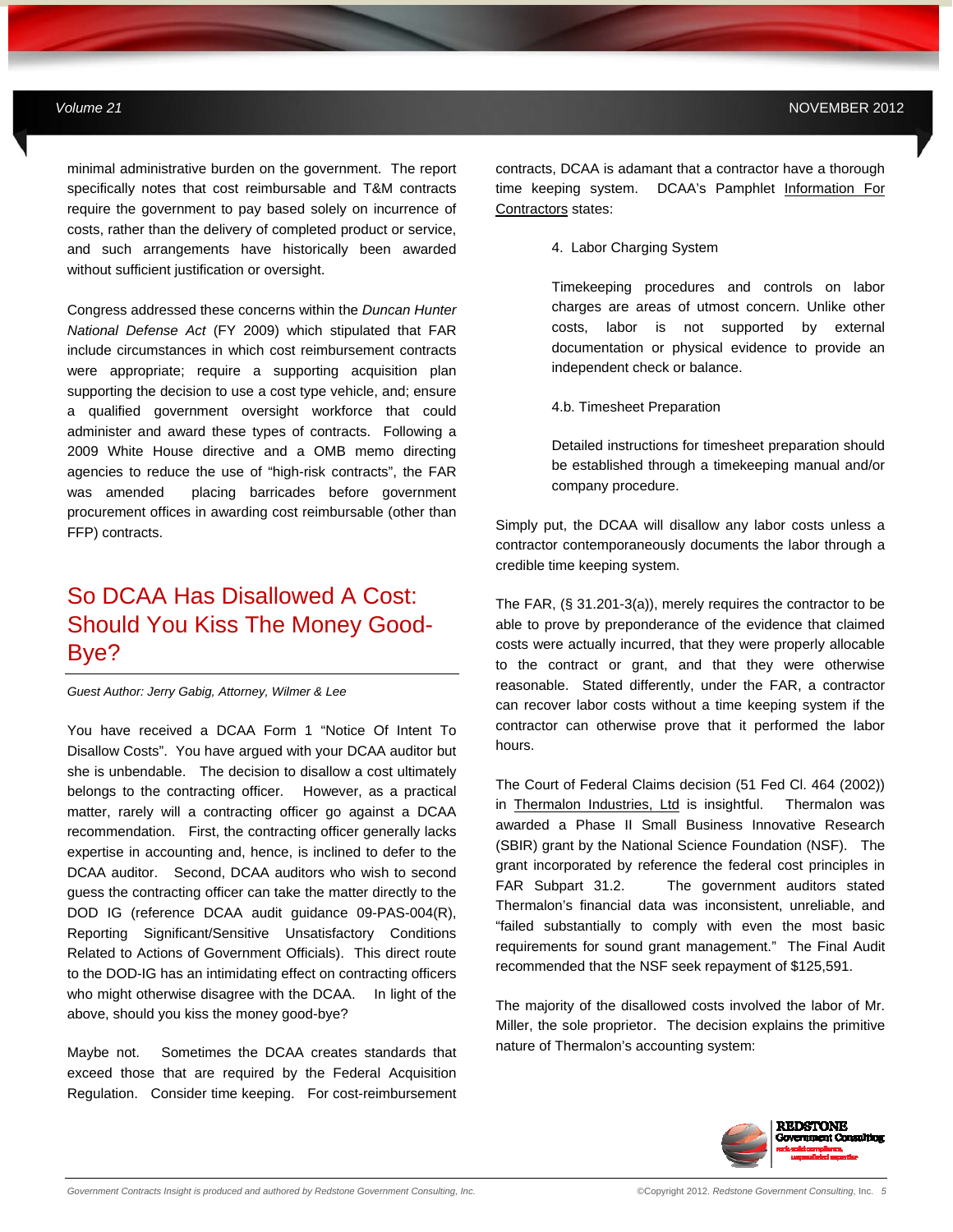Mr. Miller himself would write checks for plaintiff's expenses from his personal account. While Mr. Miller claimed that he kept all receipts for plaintiff's purchases, he admitted that he did not maintain an organized system for tracking them. Nor did he use a recognized accounting method for calculating indirect costs, such as overhead. Instead, he merely estimated the costs reimbursed to him. Apparently, it has never been plaintiff's position that this system of salary reimbursement was adequate, and Mr. Miller maintained that, prior to the audit, he did not understand accounting concepts such as indirect costs, provisional rates, and the like.

**MAY 2012** *Government Contracts Insights Newsletter*

At the trial, Mr. Miller produced his "day-timer" to document his labor:

> The day-timer records consist of individual daily calendar pages on which appear handwritten notations signifying appointments and phone numbers. On top of certain pages, "NSF" appears, followed by a number. Some numbers are followed by the notation "hrs.," for example, "NSF 6 hrs." The color of ink varies among days and sometimes differs between the NSF entry and the remainder of the page.

The government auditor was unwilling to accept the day-timer because it did not account for 100% of Mr. Miller's time. The Government also argued that the day-timer did not adequately support the hours worked on the NSF project since there was no description of Mr. Miller's daily activities. Despite not having a system acceptable to the government auditors, the Court of Federal Claims awarded Thermalon Industries 82% of Mr. Miller's salary.

Litigating at the Court of Federal Claims can be expensive, but there is a cheaper way. Once the Contracting Officer issues a final decision disallowing a cost, appeal within 90 days to the appropriate Board of Contract Appeals (*e.g.*, the Armed Services Board of Contract Appeals or the Civilian Board of Contract Appeals). Unlike the Court of Federal Claims, there is no filing fee to appeal to a Board of Contract Appeals.

Congress set up the Boards of Contract Appeal to "provide informal, expeditious, and inexpensive resolution of disputes" (41 U.S.C.  $\S$  7105(g)(1)). If the amount in controversy is less than \$50,000, there is a small claims procedure. If the amount in controversy is less than \$100,000, there is an accelerated procedure. To avoid the expense of a hearing, a contractor can elect under Rule 11 to seek a decision without a hearing.

Perhaps most encouraging of all is that the Administrative Law Judge will decide the case "*de novo*" which means the conclusions of the DCAA and the Contracting Officer are given no weight. Nevertheless, the contractor still has the burden of proof that the disputed cost is allowable.

## Training Opportunities

### **2012 Redstone Government Consulting Sponsored Seminar Schedule (Including Recent Updates)**

**December 19, 2012** – NEW! 2013 Government Contractor **Challenges** 

"Lunch & Learn", Huntsville, AL

### **2012 Federal Publications Sponsored Seminar Schedule**

**December 5-6, 2012** – Accounting Compliance for Government Contractors Las Vegas, NV

**February 12-13, 2013** – Government Contract Audits: Dealing with Auditors and Mitigating Audit Risk Arlington, VA

**February 21-22, 2013** – Accounting Compliance for Government Contractors Arlington, VA

**April 10-11, 2013** – Accounting Compliance for Government **Contractors** 

 **Orlando, FL** 

**May 7-9, 2013** – The Masters Institute in Government Contract **Costs** 

San Diego, CA